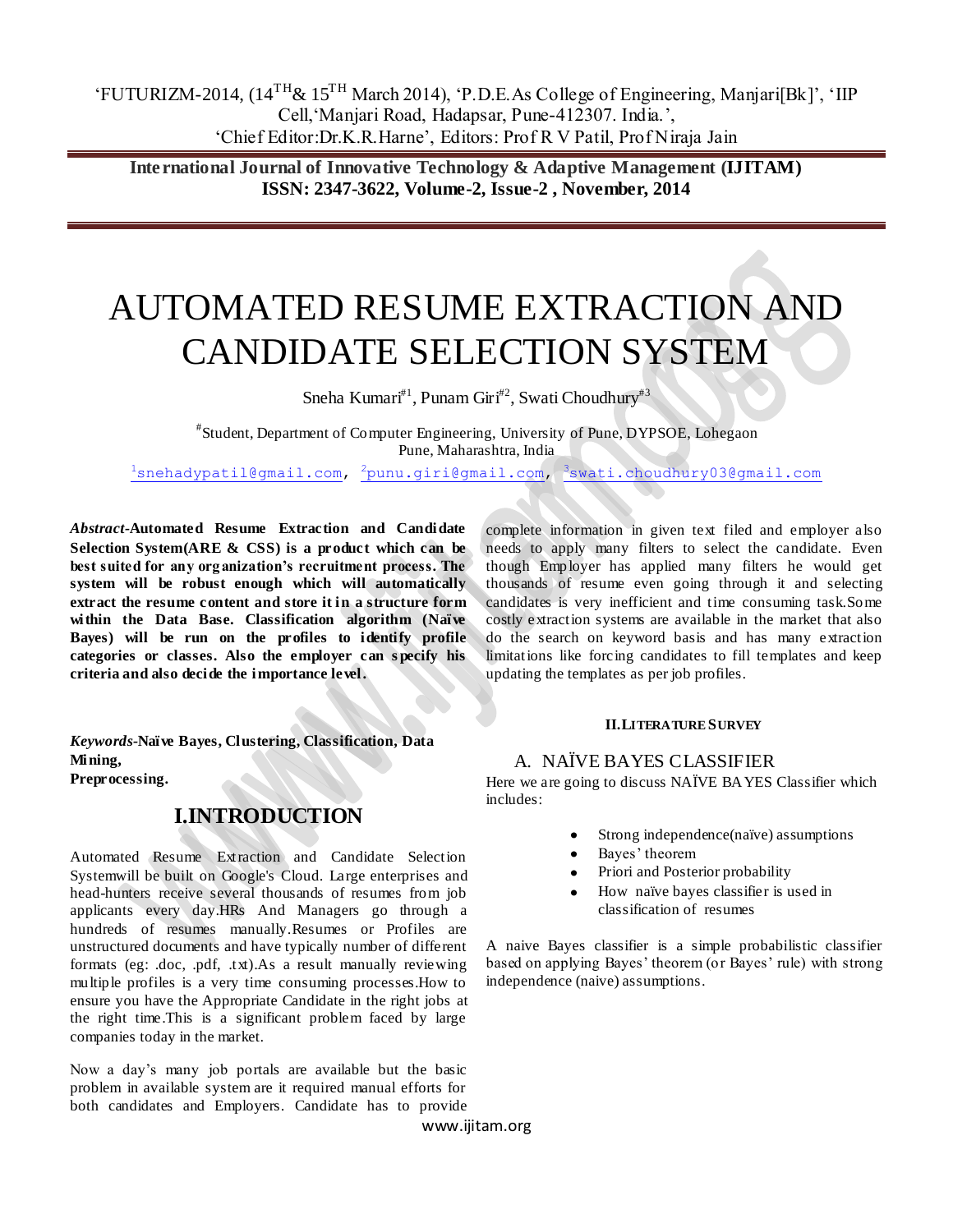#### B. CLASSIFICATION—A TWO-STEP PROCESS

**Model construction:**describing a set of predetermined classes.Each tuple/sample is assumed to belong to a predefined class,

as determined by the class label attribute.

#### **Classification Process** (1): **Model Construction**

|                    | Training<br>Data |                    |            | Classification<br>Algorithms              |
|--------------------|------------------|--------------------|------------|-------------------------------------------|
|                    | RANK             | <b>YEARS TENUR</b> |            | Classifier                                |
|                    | Assistant Prof   | я                  | no         | (Model)                                   |
| Mike               |                  |                    |            |                                           |
| Mary               | Assistant Prof   |                    | <b>VGS</b> |                                           |
| 日計                 | Professor        | 2                  | ves        |                                           |
|                    | Associate Prof:  |                    | yes        |                                           |
| <b>Jim</b><br>Dave | Assistant Prof   | B                  | nn         | IF rank $=$ 'professor'<br>OR years $> 6$ |

that arecorrectly classified by the model. Test set is independent of

training set, otherwise over-fitting will occur.

# **III. PROPOSED SYSTEM**

Classification Process (2): Use the Model in Prediction



The set of tuples used for model construction: training set. The model is represented as classification rules or mathematical formula.

**Model usage:** for classifying future or unknown objects. Estimate accuracy of the model. The known label of test sample is compared with the classified result from the model.Accuracy rate is the Pf6ercentage of test set samples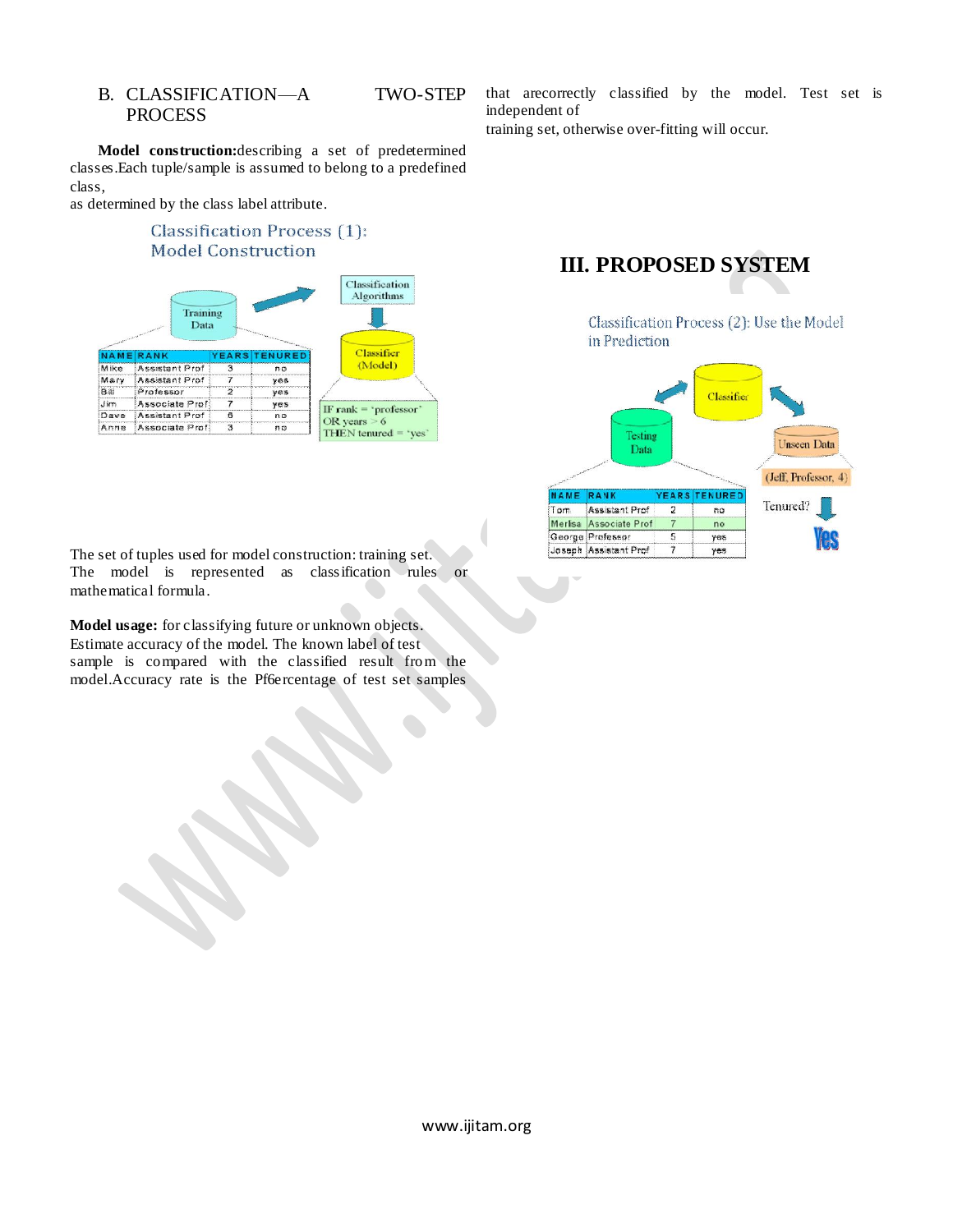

#### **IV.ADVANTAGES**

This system provides time efficient and very effective candidate selection mechanism. It is highly customizable as employer can specify their criteria along with importance level. It is easy for user as they just need to upload their resumes on portal. No form filling is required.Automatic Email notification to candidate / employers can be possible.

#### **V.DISADVANTAGES**

As these applications need internet it requires GPRS connection every time. Bad weather and poor Internet connection can affect the system. If there is no database connection then the system will not function.

### **VI.FUTURE SCOPE**

Automated Resume Extraction and Candidate Selection System basically extracts all the information about the candidate only through his/her resume ,without forcing the candidates to fill any other information about them. After extraction it stores the information in a centralized data base, allowing the HR Managers to search in the data base for their criteria satisfying candidates. There can be future enhancements like

- 1. The HR can have a video conference with the candidate in order to take his/her interview.
- 2. The candidates can also appear for online aptitude test for practice
- 3. The employees can give reviews of the company they are working in.

# **VII.CONCLUSIONS**

Here we are providing a unique system which is robust enough to automatically extract the resume content and store it in a

www.ijitam.org